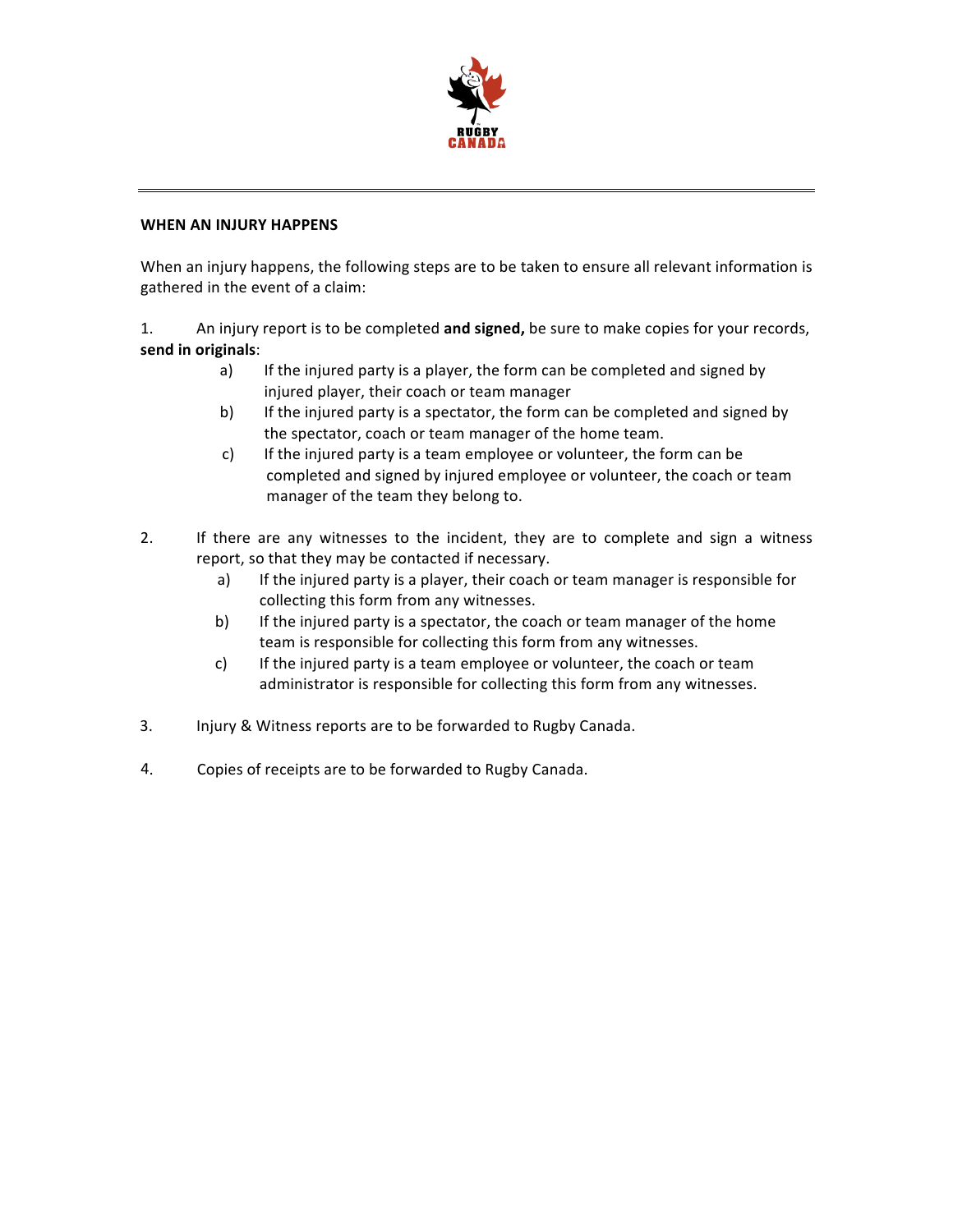|                                                                                                              |                                                                                                                                                                                                                                                                          | UGBY CANADA INJURY REPORT                                                                                                                                                                                                                                                                                                                                                               |  |  |  |  |
|--------------------------------------------------------------------------------------------------------------|--------------------------------------------------------------------------------------------------------------------------------------------------------------------------------------------------------------------------------------------------------------------------|-----------------------------------------------------------------------------------------------------------------------------------------------------------------------------------------------------------------------------------------------------------------------------------------------------------------------------------------------------------------------------------------|--|--|--|--|
|                                                                                                              | <b>CLAIMS MUST BE PRESENTED WITHIN 90 DAYS OF THE INJURY DATE</b>                                                                                                                                                                                                        |                                                                                                                                                                                                                                                                                                                                                                                         |  |  |  |  |
|                                                                                                              | <b>INJURED PARTICIPANT:</b> □ Player<br>$\Box$ Team Official<br>$\Box$ Spectator $\Box$ Volunteer                                                                                                                                                                        | Game Official DATE OF INJURY:<br>Month<br>$\Box$ Employee                                                                                                                                                                                                                                                                                                                               |  |  |  |  |
|                                                                                                              |                                                                                                                                                                                                                                                                          |                                                                                                                                                                                                                                                                                                                                                                                         |  |  |  |  |
|                                                                                                              | Date of Birth: $\frac{1}{\sqrt{N_{\text{out}}}}$ $\frac{1}{\sqrt{N_{\text{ear}}}}$                                                                                                                                                                                       | Sex: $\square_{(M)} \square_{(F)}$                                                                                                                                                                                                                                                                                                                                                      |  |  |  |  |
| RUGBY                                                                                                        |                                                                                                                                                                                                                                                                          |                                                                                                                                                                                                                                                                                                                                                                                         |  |  |  |  |
|                                                                                                              | Fax: (                                                                                                                                                                                                                                                                   | Province: Postal Code: Postal Code: Phone Number: (Comparison of the Number of Contraction of the Number of Contraction of the Number of Contraction of the Number of Contraction of the Number of Contraction of the Number o                                                                                                                                                          |  |  |  |  |
|                                                                                                              | MPORTANT* FORMS INCLUDING MEMBERSHIP NUMBER, MUST BE COMPLETED IN FULL OR FORM WILL BE RETURNED. *<br>or club administrator b) If the injured party is a spectator, the form can be completed and signed by the spectator, coach or club administrator of the home team. | This form must be completed for each case where a player, spectator or any other person at a sanctioned rugby activity, sustains an injury. Once completed a copy is to be sent to your<br>Provincial Union. This form can be completed as follows: a) If the injured party is a player, team employee or volunteer, the form can be completed and signed by injured party, their coach |  |  |  |  |
|                                                                                                              | <u>Provincial Union:</u>                                                                                                                                                                                                                                                 |                                                                                                                                                                                                                                                                                                                                                                                         |  |  |  |  |
| <b>BODY PART INJURED:</b><br>Head<br>∐Eye Area<br>$ $   Face<br>$\Box$ Throat<br>$\Box$ Dental<br>$\Box$ Ear | <b>Back</b><br>$\Box$ Left<br>Trunk<br>Arm<br>Shoulder<br><b>Neck</b><br><b>Ribs</b><br>Chest<br>$\Box$ Upper Arm<br>$\Box$ Upper<br>$\Box$ Abdomen<br>$\Box$ Elbow<br>$\Box$ Lower                                                                                      | $\Box$ Right<br>Pelvis<br>$\Box$ Left $\Box$ Right<br>Leg<br>Hand/Finger<br>$\Box$ Hip<br>$\Box$ Thigh<br>  Foot<br>$\Box$ Groin<br>$\Box$ Knee<br>Toe<br>Forearm/Wrist<br>⊿Shin<br>$\Box$ Collarbone<br>$\Box$ Other                                                                                                                                                                   |  |  |  |  |
| <b>NATURE OF CONDITION:</b><br>Internal Organ Injury Strain<br>Separation                                    | Contusion<br>Fracture<br>Concussion<br>$\perp$ Laceration<br>Dislocation<br>$\Box$ Sprain<br>$\Box$ Spinal Injury<br>$\Box$ Death                                                                                                                                        | <b>ON-SITE CARE:</b> $\Box$ On-Site Care Only $\Box$ Refused Care<br>Sent to Hospital by: □ Ground Ambulance □ Air Ambulance<br>$\Box$ Car                                                                                                                                                                                                                                              |  |  |  |  |
| <b>Exhibition / Regular Season</b><br>$\Box$<br>Warm-Up                                                      | WHERE INCIDENT OCCURRED: $\Box$ Pitch $\Box$ Locker Room<br><b>Playoffs / Tournament</b><br>$\Box$ Practice<br>$\Box$ 2 <sup>nd</sup> Half<br>$1st$ Half<br>Pacific Time /<br>Mountain Time / Central Time / Eastern Time /                                              | $\Box$ Stands $\Box$ Concession Area $\Box$ Parking Lot $\Box$ City Name:<br>$\Box$ Try-Outs<br>$\Box$ Other<br>Injury Time<br>Newfoundland Time / Labrador Time                                                                                                                                                                                                                        |  |  |  |  |
| <b>WEARING WHEN INJURED:</b>                                                                                 | Head Gear<br>Contact Suit                                                                                                                                                                                                                                                | Mouth Guard Shoulder Pads<br>Other:                                                                                                                                                                                                                                                                                                                                                     |  |  |  |  |
|                                                                                                              | Was the injured player in the correct league and level for their age? $\Box_{\text{Yes}}$ $\Box_{\text{No}}$                                                                                                                                                             | Was this a sanctioned Rugby Canada activity? $\Box_{\text{Yes}}$ $\Box_{\text{No}}$                                                                                                                                                                                                                                                                                                     |  |  |  |  |
| <b>CAUSE OF INJURY:</b><br>Collision<br>Hit by Ball<br>Tackled from Behind                                   | Collision w/ Own Player $\Box$ Collision w/ Opponent<br>Non-Contact Injury<br>Fall on Pitch<br>Fight Blindsiding<br>Dther                                                                                                                                                | <b>ADDITIONAL INFORMATION:</b><br>Has the player sustained injury before? $\Box$ Yes $\Box$ No<br>If "Yes" how long ago<br>$\square_{\rm No}$<br>Estimated absence from rugby? $\Box$ 1 Week $\Box$ 1-3 Weeks $\Box$ 3+ Weeks                                                                                                                                                           |  |  |  |  |
|                                                                                                              | <b>DESCRIBE HOW ACCIDENT HAPPENED:</b> (Attach page if necessary)                                                                                                                                                                                                        |                                                                                                                                                                                                                                                                                                                                                                                         |  |  |  |  |
|                                                                                                              |                                                                                                                                                                                                                                                                          |                                                                                                                                                                                                                                                                                                                                                                                         |  |  |  |  |
|                                                                                                              |                                                                                                                                                                                                                                                                          |                                                                                                                                                                                                                                                                                                                                                                                         |  |  |  |  |
|                                                                                                              |                                                                                                                                                                                                                                                                          | HEALTH INSURANCE INFORMATION: * THIS MUST BE COMPLETED IN FULL OR FORM PROCESSING WILL BE DELAYED*                                                                                                                                                                                                                                                                                      |  |  |  |  |
|                                                                                                              | 3. Has a claim been submitted? $\Box$ Yes $\Box$ No (If "Yes", Please Forward Primary Insurer Explanations of Benefits)                                                                                                                                                  |                                                                                                                                                                                                                                                                                                                                                                                         |  |  |  |  |
| <b>BRANCH APPROVAL:</b>                                                                                      |                                                                                                                                                                                                                                                                          |                                                                                                                                                                                                                                                                                                                                                                                         |  |  |  |  |
|                                                                                                              |                                                                                                                                                                                                                                                                          | If Member, Date of Enrollment: $\frac{1}{\frac{M_{\text{onth}}}{\text{N}}}}$                                                                                                                                                                                                                                                                                                            |  |  |  |  |